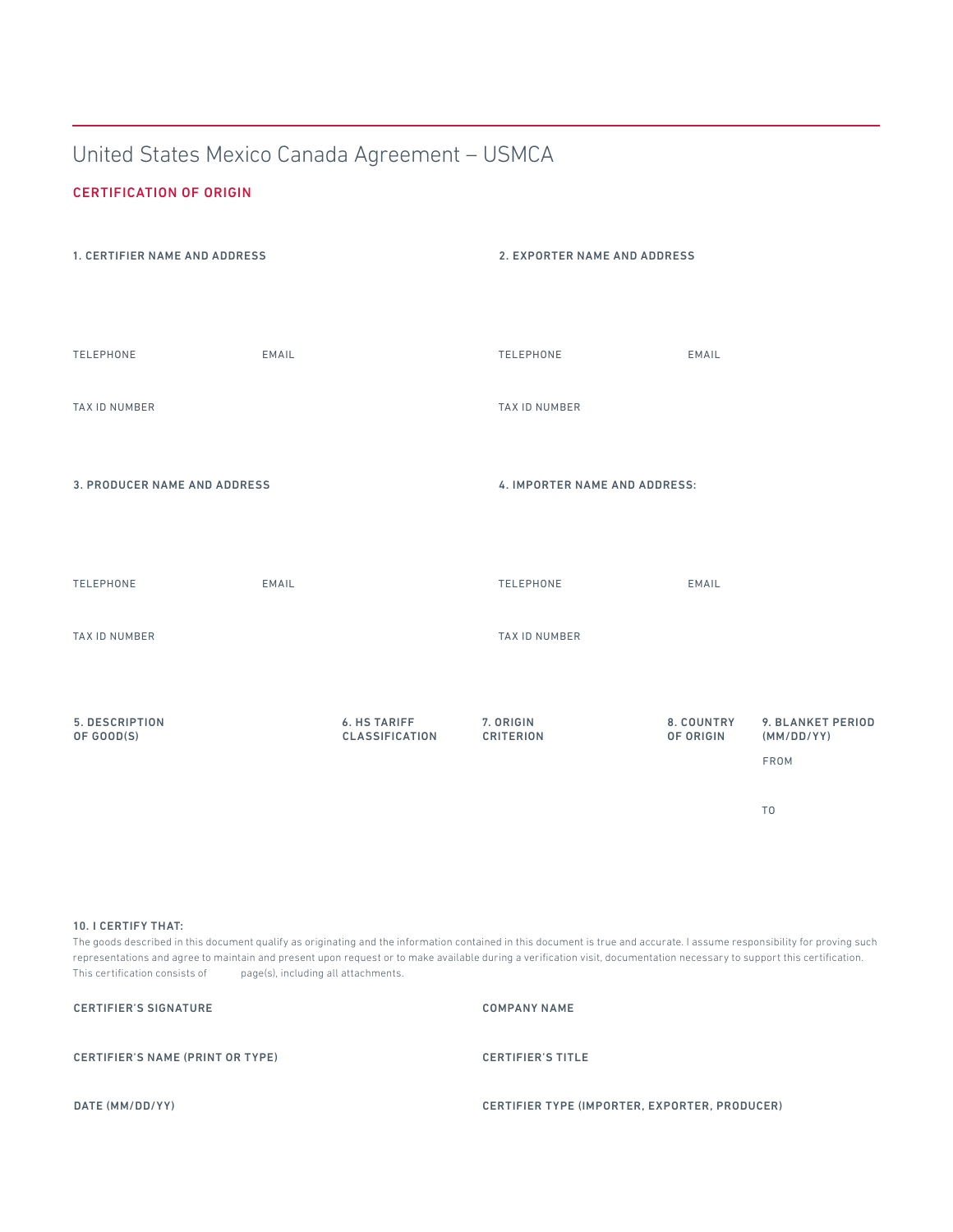## United States Mexico Canada Agreement – USMCA

## CERTIFICATION OF ORIGIN INSTRUCTIONS

For purposes of obtaining preferential tariff treatment, this document must be completed legibly and in full, and be in the possession of the importer at the time the declaration is made. This document may be completed by the importer, exporter, or producer.

- FIELD 1: Provide the certifier's legal name, address (including country), telephone number, and e-mail address.
- FIELD 2: Provide the exporter's name, address (including country), e-mail address, and telephone number if different from the certifier. This information is not required if the producer is completing the certification of origin and does not know the identity of the exporter. The address of the exporter shall be the place of export of the good in a Party's territory.
- FIELD 3: Provide the producer's name, address (including country), e-mail address, and telephone number, if diferent from the certifier or exporter or, if there are multiple producers, state "Various" or provide a list of producers. A person that wishes for this information to remain confidential may state "Available upon request by the importing authorities". The address of a producer shall be the place of production of the good in a Party's territory.
- FIELD 4: Provide, if known, the importer's name, address, e-mail address, and telephone number. The address of the importer shall be in a Party's territory.
- FIELD 5: Provide a full description of each good. The description should be sufficient to relate it to the invoice description and to the Harmonized System (HS) description of the good. If the Certificate covers a single shipment of a good, include the invoice number as shown on the commercial invoice. If not known, indicate another unique reference number, such as the shipping order number.
- FIELD 6: For each good described in Field 5, identify the HS tariff classification to the 6-digit level.
- FIELD 7: For each good described in Field 5, state which Origin Criteria (A through D) is applicable. The rules of origin are contained in Article 4.2. Note: In order to be entitled to preferential tarif treatment, each good must meet at least one of the criteria below.

#### ORIGIN CRITERIA

- A Wholly obtained or produced entirely in the territory of one or more of the Parties, as defined in Article 4.3 (Wholly Obtained or Produced Goods)
- B Produced entirely in the territory of one or more of the Parties using non-originating materials provided the good satisfies all applicable requirements of Annex 4-B (Product-Specific Rules of Origin)
- C Produced entirely in the territory of one or more of the Parties exclusively from originating materials
- D "Except for a good provided for in Chapter 61 to 63 of the Harmonized System:
- (i) produced entirely in the territory of one or more of the Parties;

(ii) one or more of the non-originating materials provided for as parts under the Harmonized System used in the production of the good cannot satisfy the requirements set out in Annex 4-B (Product-Specific Rules of Origin) because both the good and its materials are classified in the same subheading or same heading that is not further subdivided into subheadings or, the good was imported into the territory of a Party in an unassembled or a disassembled form but was classified as an assembled good pursuant to rule 2(a) of the General Rules of Interpretation of the Harmonized System; and

(iii) the regional value content of the good, determined in accordance with Article 4.5 (Regional Value Content), is not less than 60 percent if the transaction value method is used, or not less than 50 percent if the net cost method is used"

- FIELD 8: Identify the country of origin of the good (CA, US, or MX)
- FIELD 9: Include the blanket period, if the certification covers multiple shipments of identical goods for a specified period of up to 12 months as set out in Article 5.2 (Claims for Preferential Treatment).
- FIELD 10: Indicate whether the certifier is the exporter, producer, or importer in accordance with Article 5.2 (Claims for Preferential Treatment).

The certification must be signed and dated by the certifier and accompanied by the following statement:

*I certify that the goods described in this document qualify as originating and the information contained in this document is true and accurate. I assume responsibility for proving such representations and agree to maintain and present upon request or to make available during a verification visit, documentation necessary to support this certification.*